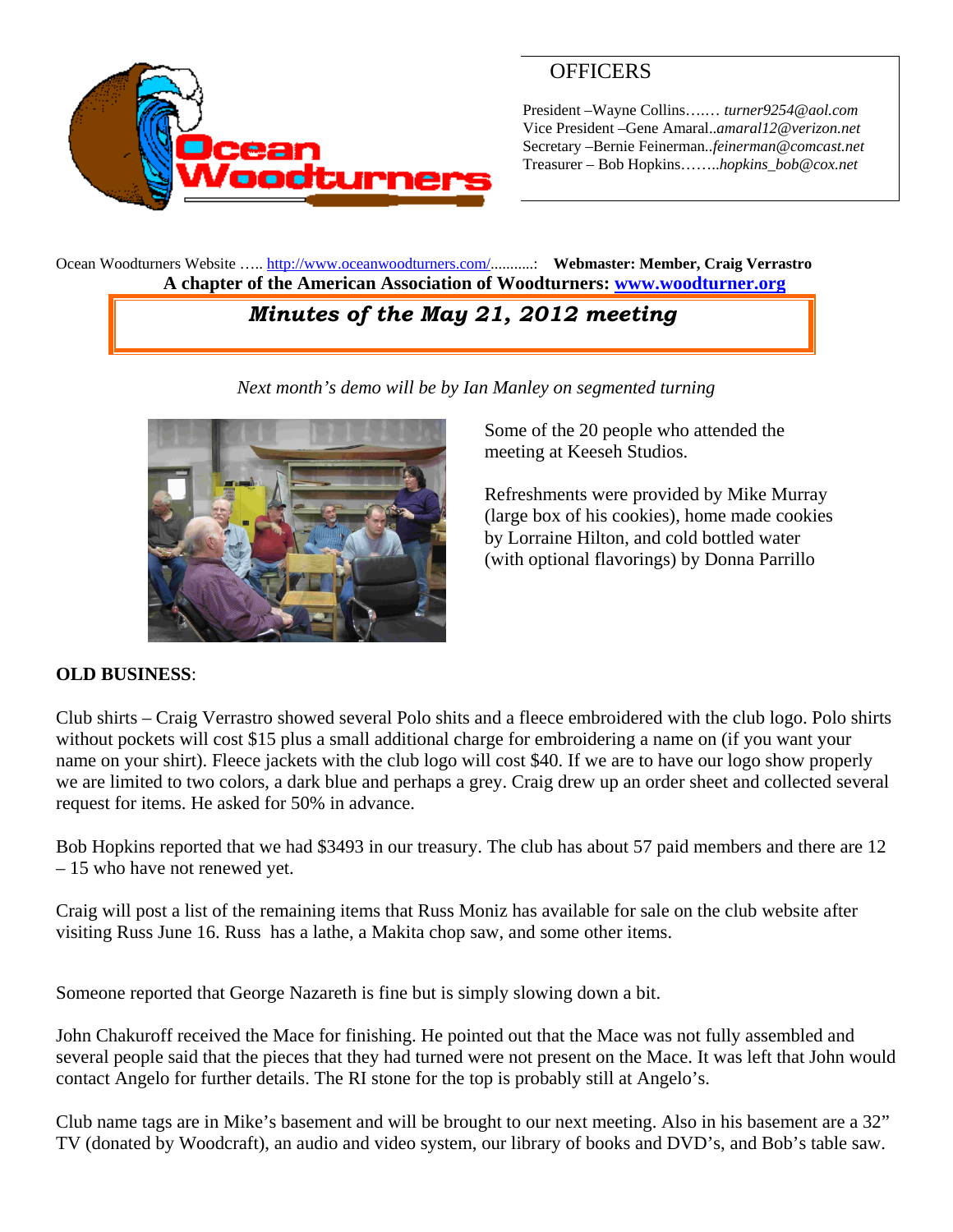#### **NEW BUSINESS**:

Mike Murray asked if the club was interested in participating in the Pawtucket Craft Festival that will be held at the Slater Mill Park Sept. 15-16. It is not the same festival that the club took part in last year. Several people said they were interested and Mike will get more information.

Wayne will look into having our TV, or a similar one mounted on the wall of the meeting area so that anyone could use the TV for demonstrations. Wayne will also discuss with Asher Dunn the possibilities of a locked storage container for our stuff so that we do not have to bring it to and from our club meetings.

 John Pietrella and a couple of other members of the Woodworkers Guild will be coming to our next Wood turners meeting on June 21st at Keeseh Studios. They will be discussing an exhibit that will be held on Thursday, July  $26<sup>th</sup>$  at Keeseh. They have 16 members who will be participating and would like for at least 10 or more of the Ocean Wood turners to join them. All the details will be explained at the meeting and there will be informational handouts distributed. We are hoping to exchange emails, web sites, etc.

Mike Cyr has had several woodturning tips published in Wood magazine and Woodwork magazine.

### **Show and Tell**



David Hansen showed a tool he made for metal spinning and the first metal items he has tried spinning. The tool had a metal ferrule made from a 1" iron pipe. Copper dish with no support at the end crinkled when he pushed too hard. An Aluminum dish folded on itself. He ended up making an 8" high platform for himself so that he could lean down on the tool while turning. He did buying the OneWay metal spinning tool rest.



Paul Tavares showed a segmented vase made using curly Maple, the sun feature is made of Padauk and the crosses are Walnut





Donna Parillo showed a 10" tall Ambrosia Maple hollow form finished w/many coats of Wipe on Poly. She used 2500 grit Mirka paper between coats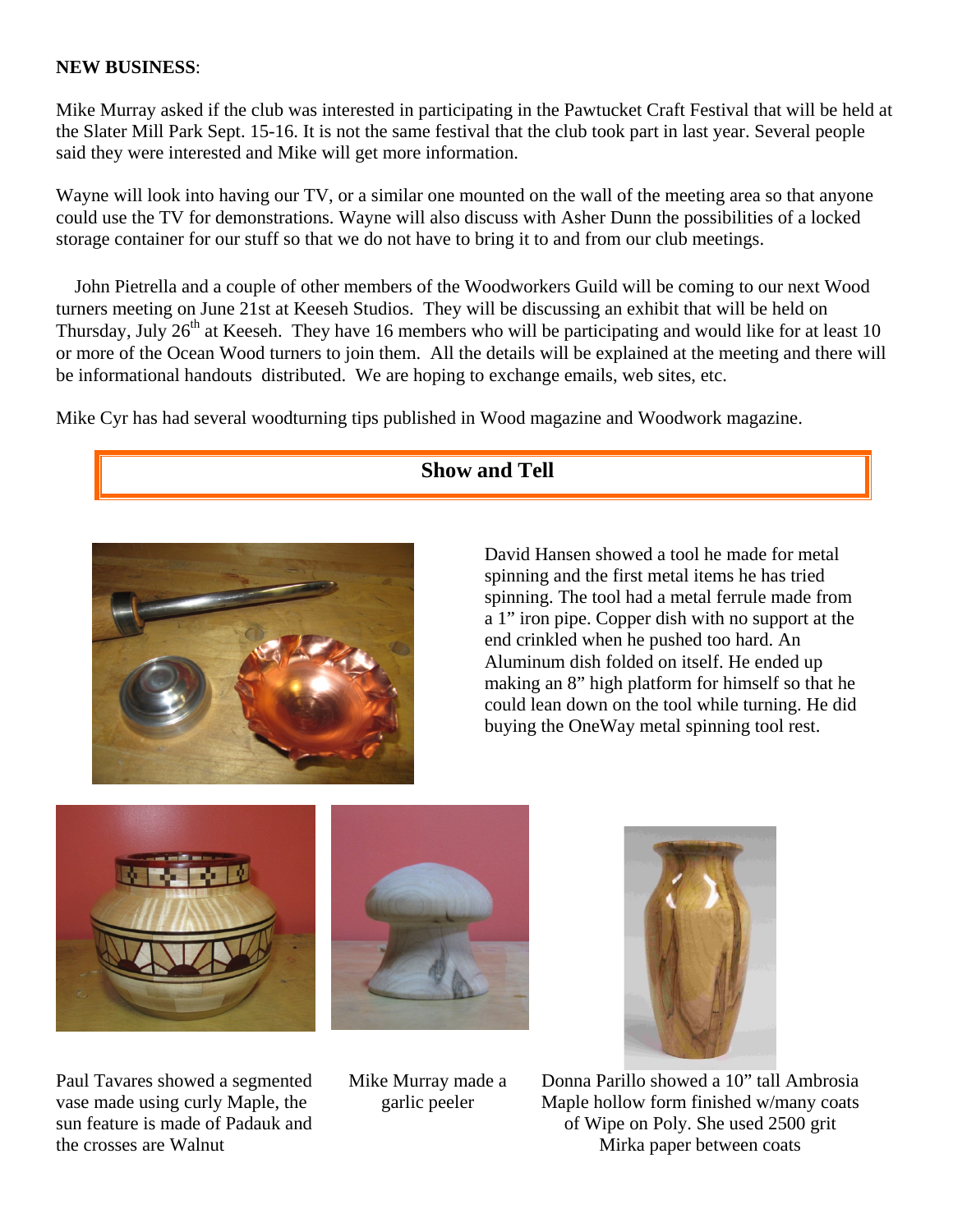#### Mike Cyr showed four items



Maple vase filled with flowers made from Pine dyed using assorted alcohol based TransTint colors. Flowers are approximately 2 to 2-1/2" wide and about 3" long w/5" stem. The vase is 4" wide by 6-1/2" tall.





Large Elm bowl and a smaller Elm burl bowl made from wood he received last year at Angelo's.The large Elm bowl is 6" tall and 10" diameter. The smaller bowl is  $2-1/2$ " tall by  $6-1/2$ " wide



Mike a small box that was flocked on the inside - first you apply the glue that is the same color as the flocking then you apply the flocking generously and let it sit overnight. The next day shake off the excess flock and it's done.

# **Demonstration**  Club problem/question discussion was held instead of a demo.

Gene Amaral asked if anyone had come up with an easy way to use hook-loop sandpaper on a Ryobi Drum Sander and received assorted suggestions.

Bernie asked if anyone had used a laser to judge thickness while hollowing. Mike said he had no trouble using the Jamison system but you did need to readjust the laser whenever you changed hollowing positions. Jeff pointed out that it was important that there be no flexing of the laser system while using the laser. He found it simpler to use a wire gauge for measuring thickness.

Donna Parrillo has gotten good results using the Kobra articulating hollowing system. She suggested buying 2500 grit Mirka paper (gold) from Auto supply shops (\$16/25 sheets) instead of at Woodcraft (\$7/3 sheets)